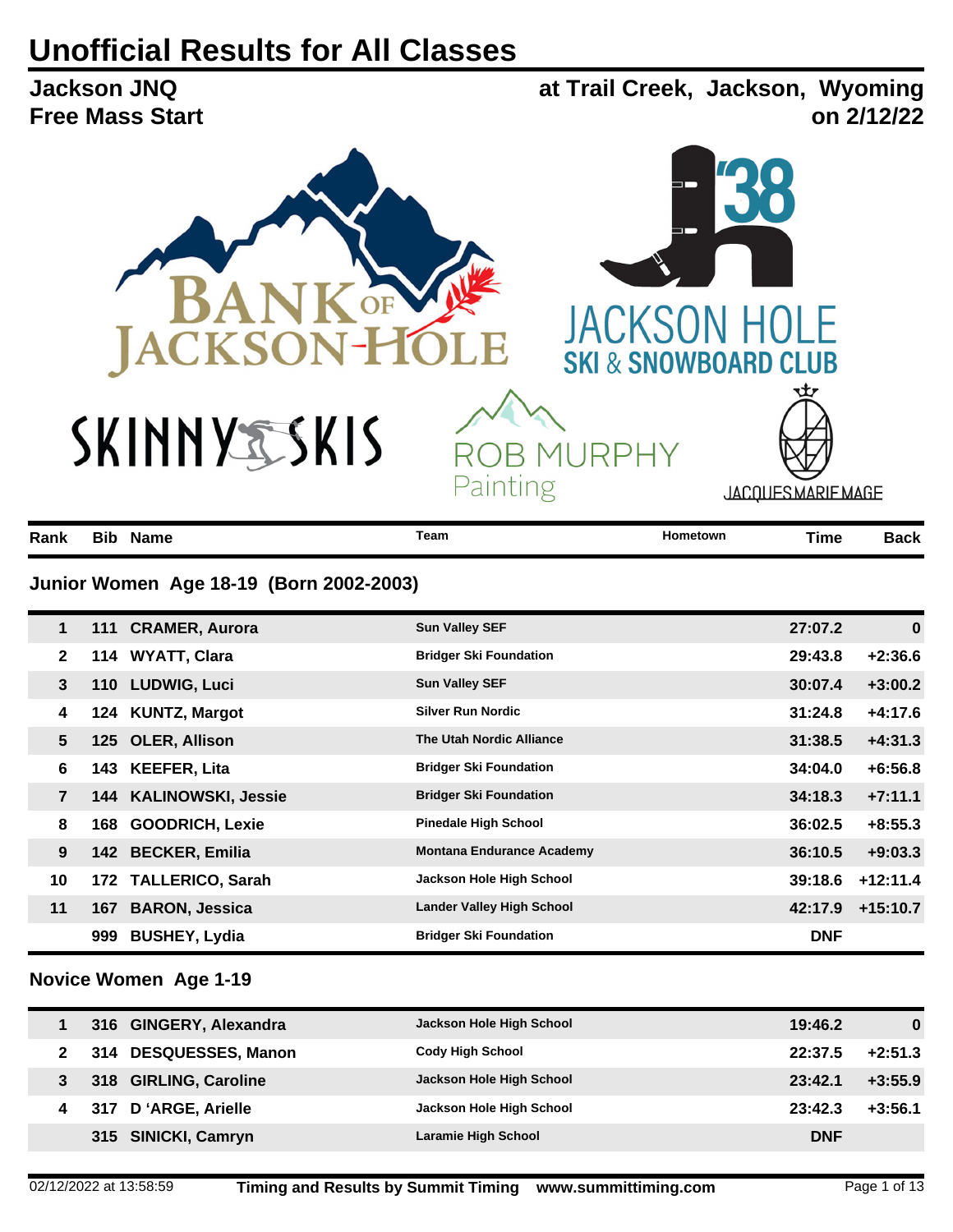**Rank Bib Name Team Hometown Time Back**

# **Junior Women Age 16-17 (Born 2004-2005)**

| 1              | 108 GROVER, Anja       | <b>Sun Valley SEF</b>            | 27:43.5 | $\bf{0}$  |
|----------------|------------------------|----------------------------------|---------|-----------|
| $\mathbf{2}$   | 113 CARMACK, Bailey    | Park City SS                     | 27:44.0 | $+0.5$    |
| $\mathbf{3}$   | 106 GRISSOM, Elena     | <b>Park City SS</b>              | 27:51.6 | $+8.1$    |
| 4              | 115 MCJUNKIN, Hayden   | <b>Sugar Bowl STA</b>            | 27:57.2 | $+13.7$   |
| $5\phantom{1}$ | 119 WILMOT, Sydney     | <b>Jackson Hole SSC</b>          | 28:51.0 | $+1:07.5$ |
| 6              | 118 HALL, Elsie        | <b>Jackson Hole SSC</b>          | 28:52.7 | $+1:09.2$ |
| $\overline{7}$ | 107 BRIGHAM, Kate      | Jackson Hole SSC                 | 29:02.7 | $+1:19.2$ |
| 8              | 123 HEBERT, Eloise     | <b>Sun Valley SEF</b>            | 29:18.2 | $+1:34.7$ |
| 9              | 109 O 'BRIEN, Natalie  | <b>Jackson Hole SSC</b>          | 29:21.7 | $+1:38.2$ |
| 10             | 116 SWANSON, Grace     | The Utah Nordic Alliance         | 29:43.5 | $+2:00.0$ |
| 11             | 112 BENNION, Sidney    | <b>Park City SS</b>              | 29:47.5 | $+2:04.0$ |
| 12             | 121 PESSL, Annalise    | <b>Bridger Ski Foundation</b>    | 30:04.9 | $+2:21.4$ |
| 13             | 117 VANDENBURGH, Anik  | <b>Sun Valley SEF</b>            | 30:33.3 | $+2:49.8$ |
| 14             | 140 COOKE, Isabelle    | Glacier Nordic Ski Team          | 30:34.6 | $+2:51.1$ |
| 15             | 127 SANDALL, Kaykay    | <b>Lander Valley High School</b> | 30:35.1 | $+2:51.6$ |
| 16             | 141 PETERSON, Zoe      | Park City SS                     | 30:51.9 | $+3:08.4$ |
| 17             | 126 WILMOT, Kate       | <b>Lander Valley High School</b> | 30:53.6 | $+3:10.1$ |
| 18             | 133 BABITS, Shayla     | <b>Lander Valley High School</b> | 31:01.0 | $+3:17.5$ |
| 19             | 122 GROHUSKY, Aisley   | <b>Sun Valley SEF</b>            | 31:19.3 | $+3:35.8$ |
| 20             | 120 LEITHEISER, Greta  | <b>Sun Valley SEF</b>            | 31:22.6 | $+3:39.1$ |
| 21             | 136 DEVORE, Olivia     | <b>NCHS/Casper Nordic Club</b>   | 31:33.2 | $+3:49.7$ |
| 22             | 134 HUSS, Gretel       | <b>Sun Valley SEF</b>            | 31:53.7 | $+4:10.2$ |
| 23             | 150 WILHELM, Hailie    | <b>NCHS/Casper Nordic Club</b>   | 32:31.4 | $+4:47.9$ |
| 24             | 163 KLINGER, Finley    | Kelly Walsh High School          | 32:32.5 | $+4:49.0$ |
| 25             | 128 ALEXANDER, Anna    | <b>Bridger Ski Foundation</b>    | 32:45.0 | $+5:01.5$ |
| 26             | 132 SIMONSON, Kyra     | <b>Lander Valley High School</b> | 33:03.0 | $+5:19.5$ |
| 27             | 138 VEAUTHIER, Eleanor | Kelly Walsh High School          | 33:04.6 | $+5:21.1$ |
| 28             | 131 JACOBSEN, Fiona    | <b>Bridger Ski Foundation</b>    | 33:09.7 | $+5:26.2$ |
| 29             | 130 RUBSAM, Elena      | <b>Bridger Ski Foundation</b>    | 34:11.2 | $+6:27.7$ |
| 30             | 145 PETLEY, Jestine    | Kelly Walsh High School          | 34:20.8 | $+6:37.3$ |
| 31             | 129 GREENBERG, Gina    | <b>Sun Valley SEF</b>            | 34:35.0 | $+6:51.5$ |
| 32             | 139 ESCUDERO-KANE, Ma  | <b>Lander Valley High School</b> | 35:04.0 | $+7:20.5$ |
| 33             | 154 ALEXANDER, Maddie  | Glacier Nordic Ski Team          | 35:21.8 | $+7:38.3$ |
| 34             | 153 MOORE, Aya         | <b>Silver Run Nordic</b>         | 36:12.6 | $+8:29.1$ |
| 35             | 148 NASCHOLD, Isa      | <b>Laramie High School</b>       | 36:43.3 | $+8:59.8$ |
| 36             | 155 ROBBERSON, Abigail | <b>NCHS/Casper Nordic Club</b>   | 37:17.3 | $+9:33.8$ |
| 37             | 146 WHITING, Rebecca   | <b>Lander Valley High School</b> | 37:27.0 | $+9:43.5$ |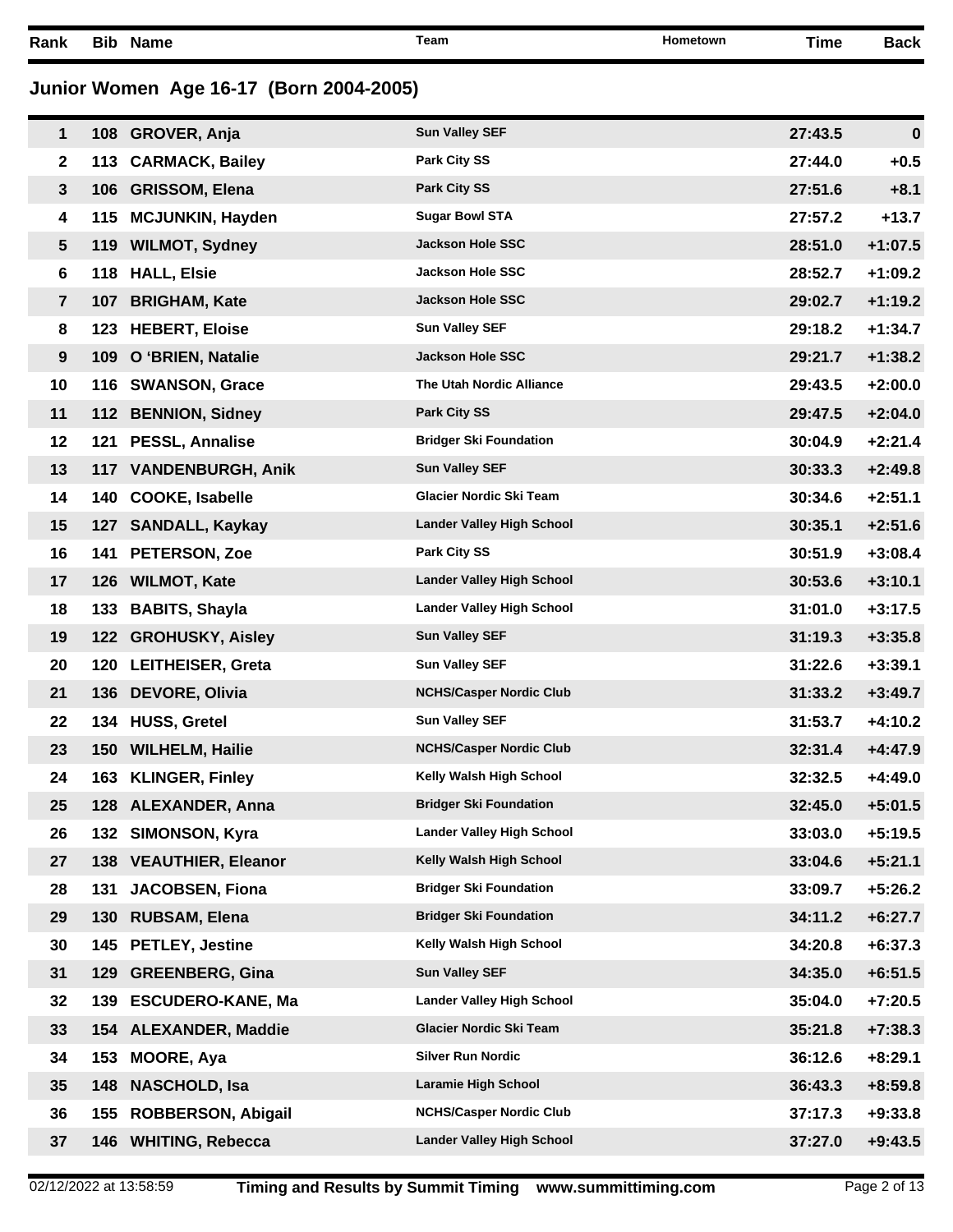| Rank |     | <b>Bib Name</b>           | <b>Team</b>                      | Hometown | Time       | <b>Back</b> |
|------|-----|---------------------------|----------------------------------|----------|------------|-------------|
| 38   |     | 162 MCGEE, Clara          | Jackson Hole High School         |          | 37:39.2    | $+9:55.7$   |
| 39   | 165 | PRINE, Meesha             | <b>Lander Valley High School</b> |          | 38:12.5    | $+10:29.0$  |
| 40   |     | 157 KATZMANN, Naomi       | <b>NCHS/Casper Nordic Club</b>   |          | 38:26.6    | $+10:43.1$  |
| 41   |     | 152 APPLEBY, Alexis       | Kelly Walsh High School          |          | 38:48.8    | $+11:05.3$  |
| 42   | 170 | <b>BURNS, Kieran</b>      | <b>Laramie High School</b>       |          | 38:52.9    | $+11:09.4$  |
| 43   | 160 | <b>SULLIVAN, Avery</b>    | Jackson Hole High School         |          | 39:14.1    | $+11:30.6$  |
| 44   |     | 161 FEHRINGER, Kami       | Kelly Walsh High School          |          | 39:43.7    | $+12:00.2$  |
| 45   | 147 | SINGER, Emma              | <b>Sun Valley SEF</b>            |          | 39:58.8    | $+12:15.3$  |
| 46   |     | 164 WILLIS, Hailey        | <b>NCHS/Casper Nordic Club</b>   |          | 40:01.3    | $+12:17.8$  |
| 47   | 171 | <b>BREWER, Maddie</b>     | <b>NCHS/Casper Nordic Club</b>   |          | 40:05.9    | $+12:22.4$  |
| 48   | 149 | STITT, Jensey             | Jackson Hole High School         |          | 40:41.4    | $+12:57.9$  |
| 49   | 169 | <b>NILSSON, Kaisa</b>     | <b>Bogus Basin Nordic</b>        |          | 40:50.9    | $+13:07.4$  |
| 50   | 156 | <b>BROUGH, Rebecca</b>    | <b>Lander Valley High School</b> |          | 41:32.6    | $+13:49.1$  |
| 51   | 173 | PEARSON-HORNER,           | <b>Cody High School</b>          |          | 41:53.0    | $+14:09.5$  |
| 52   | 166 | <b>MAHOOD, Maria</b>      | Jackson Hole High School         |          | 42:26.5    | $+14:43.0$  |
| 53   | 151 | <b>BLACKWELDER, Shel</b>  | <b>NCHS/Casper Nordic Club</b>   |          | 42:33.0    | $+14:49.5$  |
| 54   | 158 | <b>SOMMERFELD, Collee</b> | <b>Laramie High School</b>       |          | 46:13.4    | $+18:29.9$  |
|      | 135 | <b>SCHAFFNER, Mia</b>     | <b>Sun Valley SEF</b>            |          | <b>DNF</b> |             |
|      |     | 159 SULLIVAN, Kaitlyn     | Jackson Hole High School         |          | <b>DNF</b> |             |

**Junior Women Age 14-15 (Born 2006-2007)**

| 1              |     | 246 SCOTT, Cora Faye       | <b>Sun Valley SEF</b>            | 13:22.6 | $\bf{0}$  |
|----------------|-----|----------------------------|----------------------------------|---------|-----------|
| $\mathbf{2}$   |     | 248 PODUSKA, Lena          | <b>Jackson Hole SSC</b>          | 13:29.9 | $+7.3$    |
| 3              |     | 249 WHEELER, Ally          | <b>NCHS/Casper Nordic Club</b>   | 13:32.6 | $+10.0$   |
| 4              | 256 | <b>INGELFINGER, Maeve</b>  | <b>Glacier Nordic Ski Team</b>   | 13:55.8 | $+33.2$   |
| 5              | 247 | <b>NICHOLAS, Natalie</b>   | <b>Bridger Ski Foundation</b>    | 14:02.3 | $+39.7$   |
| 6              | 250 | <b>MAGUIRE, Jodiewillo</b> | <b>Sun Valley SEF</b>            | 14:08.6 | $+46.0$   |
| $\overline{7}$ |     | 264 FISHER, Keely          | <b>Park City SS</b>              | 14:15.5 | $+52.9$   |
| 8              | 261 | EDDY, Ameya                | <b>Lander Valley High School</b> | 14:19.3 | $+56.7$   |
| 9              |     | 245 KLUCK, Hanna           | <b>Bridger Ski Foundation</b>    | 14:29.1 | $+1:06.5$ |
| 10             |     | 258 HOTTLE, Sarah          | <b>Team SOHO</b>                 | 14:38.3 | $+1:15.7$ |
| 11             |     | 263 MURPHY, Abby           | <b>Jackson Hole SSC</b>          | 14:43.1 | $+1:20.5$ |
| 12             | 255 | <b>NICHOLAS, Necia</b>     | <b>Bridger Ski Foundation</b>    | 14:45.6 | $+1:23.0$ |
| 13             |     | 268 WILMOT, Annika         | <b>Lander Valley High School</b> | 14:51.3 | $+1:28.7$ |
| 14             |     | 259 STINES, Hailey         | <b>Jackson Hole SSC</b>          | 14:53.0 | $+1:30.4$ |
| 15             |     | 273 CONNERS, Mazzy         | <b>Sun Valley SEF</b>            | 14:53.5 | $+1:30.9$ |
| 16             | 262 | <b>BARTON, Brenna</b>      | <b>Bridger Ski Foundation</b>    | 14:57.1 | $+1:34.5$ |
| 17             |     | 252 STILES, Aurora         | <b>Jackson Hole SSC</b>          | 14:57.9 | $+1:35.3$ |
| 18             |     | 260 ALEXANDER, Reeve       | <b>Bridger Ski Foundation</b>    | 15:02.4 | $+1:39.8$ |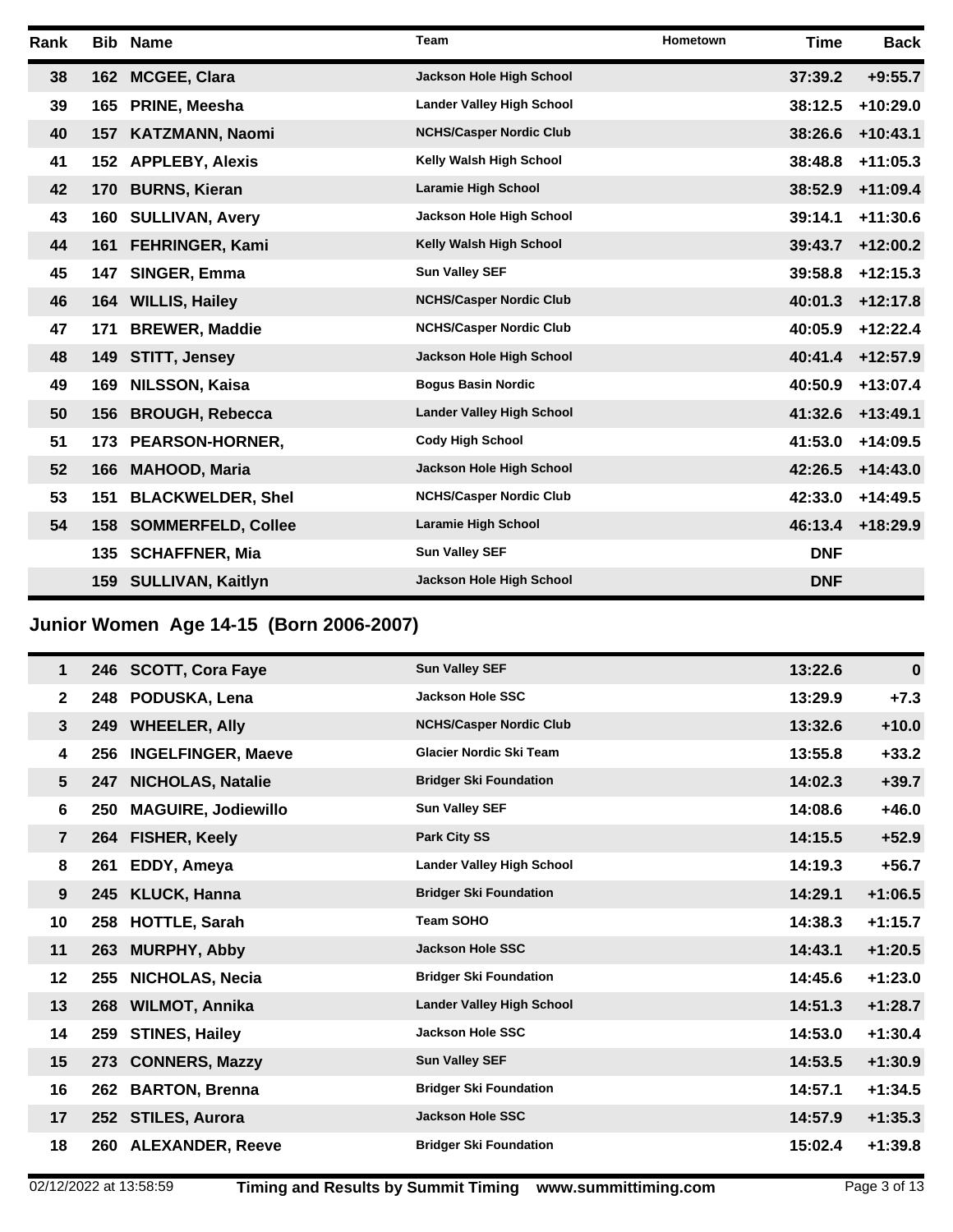| Rank |            | <b>Bib Name</b>           | Team                             | <b>Hometown</b> | <b>Time</b> | Back      |
|------|------------|---------------------------|----------------------------------|-----------------|-------------|-----------|
| 19   | 257        | <b>JACOBSEN, Tobi</b>     | <b>Bridger Ski Foundation</b>    |                 | 15:03.6     | $+1:41.0$ |
| 20   |            | 269 ANDERSON, Emily       | <b>Lander Valley High School</b> |                 | 15:04.9     | $+1:42.3$ |
| 21   |            | 278 FAY, Eliza            | Laramie High School              |                 | 15:12.6     | $+1:50.0$ |
| 22   |            | 274 SIMS, Zoe             | <b>Bogus Basin Nordic</b>        |                 | 15:17.0     | $+1:54.4$ |
| 23   |            | 270 KANDOLIN, Kaya        | <b>Jackson Hole SSC</b>          |                 | 15:20.2     | $+1:57.6$ |
| 24   |            | 266 KEEFER, Maya          | <b>Bridger Ski Foundation</b>    |                 | 15:22.3     | $+1:59.7$ |
| 25   |            | 267 PEARSON, Emma         | Kelly Walsh High School          |                 | 15:22.8     | $+2:00.2$ |
| 26   |            | 271 FUTCH, Elsa           | <b>Park City SS</b>              |                 | 15:26.1     | $+2:03.5$ |
| 27   |            | 279 PATTERSON, Kaya       | <b>Park City SS</b>              |                 | 15:36.7     | $+2:14.1$ |
| 28   |            | 294 LINGER, Tori          | <b>Jackson Hole SSC</b>          |                 | 15:49.3     | $+2:26.7$ |
| 29   |            | 253 CAMPBELL, Emily       | <b>Park City SS</b>              |                 | 15:58.7     | $+2:36.1$ |
| 30   | 275        | JACOBY, Daisha            | <b>Teton Valley SEF</b>          |                 | 16:12.6     | $+2:50.0$ |
| 31   |            | 265 MOORE, Riven          | <b>Silver Run Nordic</b>         |                 | 16:16.0     | $+2:53.4$ |
| 32   |            | 281 LEIDECKER, Sarah      | <b>Sun Valley SEF</b>            |                 | 16:25.7     | $+3:03.1$ |
| 33   |            | 304 WACHOB, Elisa         | <b>Cody High School</b>          |                 | 16:26.3     | $+3:03.7$ |
| 34   | <b>280</b> | <b>WHITING, Lizzie</b>    | <b>Lander Valley High School</b> |                 | 16:27.3     | $+3:04.7$ |
| 35   |            | 283 TAYLOR, Lucy          | <b>Park City SS</b>              |                 | 16:32.9     | $+3:10.3$ |
| 36   |            | 276 WARNER, Isabel        | <b>Teton Valley SEF</b>          |                 | 16:38.9     | $+3:16.3$ |
| 37   |            | 285 HENSHALL, Willow      | <b>Bogus Basin Nordic</b>        |                 | 16:43.8     | $+3:21.2$ |
| 38   |            | 277 LEHMANN, Charlotte    | Glacier Nordic Ski Team          |                 | 16:45.4     | $+3:22.8$ |
| 39   |            | 272 CARTER, Lucy          | <b>Sun Valley SEF</b>            |                 | 16:49.8     | $+3:27.2$ |
| 40   |            | 292 CATCHPOLE, Ella       | Kelly Walsh High School          |                 | 16:52.3     | $+3:29.7$ |
| 41   |            | 308 HASSMAN, Wren         | <b>Big Sky SEF</b>               |                 | 17:25.6     | $+4:03.0$ |
| 42   |            | 282 BRANDE, Laura         | <b>Laramie High School</b>       |                 | 17:53.0     | $+4:30.4$ |
| 43   |            | 286 EKEDAHL, Anne         | <b>Bogus Basin Nordic</b>        |                 | 18:01.0     | $+4:38.4$ |
| 44   | 289        | <b>LUX, Grace</b>         | <b>Bridger Ski Foundation</b>    |                 | 18:03.9     | $+4:41.3$ |
| 45   | 296        | ROSE, Sophia              | <b>NCHS/Casper Nordic Club</b>   |                 | 18:32.1     | $+5:09.5$ |
| 46   | 297        | <b>PLES, Evelyn</b>       | <b>Silver Run Nordic</b>         |                 | 18:32.7     | $+5:10.1$ |
| 47   | 295        | <b>STRAND, Bethany</b>    | Kelly Walsh High School          |                 | 18:33.3     | $+5:10.7$ |
| 48   | 302        | <b>BRAVE-HEART, Audre</b> | <b>Lander Valley High School</b> |                 | 18:48.3     | $+5:25.7$ |
| 49   |            | 284 NASHIYAMA, Sakura     | <b>Park City SS</b>              |                 | 18:50.7     | $+5:28.1$ |
| 50   | 287        | <b>WENDEL, Emilia</b>     | <b>Bogus Basin Nordic</b>        |                 | 18:52.1     | $+5:29.5$ |
| 51   | 293        | <b>LANGLEY, Alyssa</b>    | Kelly Walsh High School          |                 | 18:56.8     | $+5:34.2$ |
| 52   | 303        | <b>GELWICKS, Morgan</b>   | Laramie High School              |                 | 19:32.0     | $+6:09.4$ |
| 53   | 298        | <b>BRUBAKER, Bella</b>    | <b>NCHS/Casper Nordic Club</b>   |                 | 19:32.5     | $+6:09.9$ |
| 54   | 301        | <b>ALTLAND, Autumn</b>    | Kelly Walsh High School          |                 | 19:45.9     | $+6:23.3$ |
| 55   | 299        | <b>KLINGER, Harper</b>    | Kelly Walsh High School          |                 | 19:50.8     | $+6:28.2$ |
| 56   | 309        | <b>HOMER, Zeren</b>       | Laramie High School              |                 | 19:58.4     | $+6:35.8$ |
| 57   | 291        | <b>ELSTON, Madeline</b>   | <b>NCHS/Casper Nordic Club</b>   |                 | 19:59.3     | $+6:36.7$ |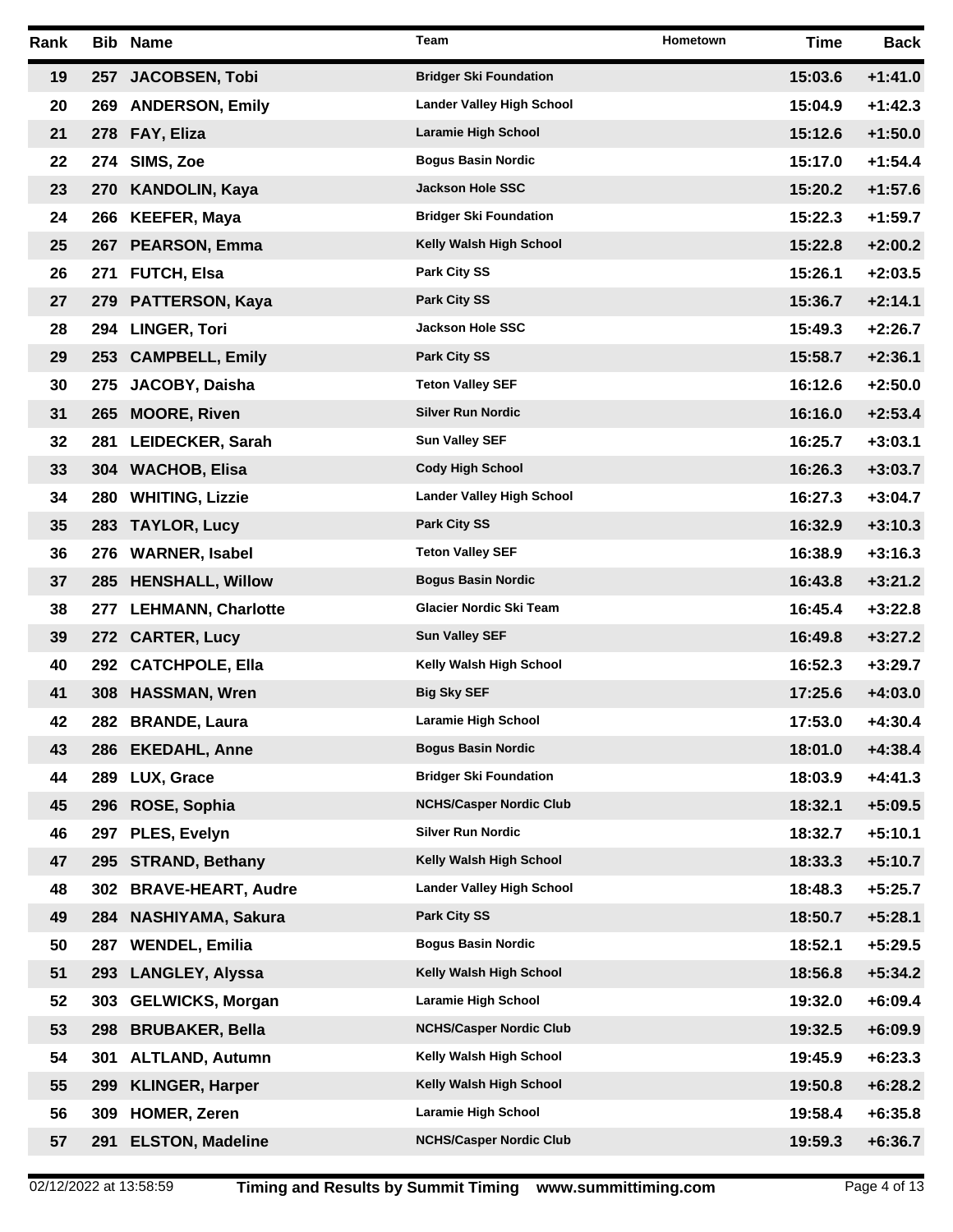| Rank |            | <b>Bib Name</b>            | Team                           | <b>Hometown</b> | <b>Time</b> | <b>Back</b> |
|------|------------|----------------------------|--------------------------------|-----------------|-------------|-------------|
| 58   |            | 306 CLARK, Nicole          | <b>NCHS/Casper Nordic Club</b> |                 | 20:02.3     | $+6:39.7$   |
| 59   | 307        | <b>PETERSON, Hannah</b>    | Laramie High School            |                 | 20:08.0     | $+6:45.4$   |
| 60   | 310        | <b>MOTT, Miel</b>          | <b>Silver Run Nordic</b>       |                 | 20:43.0     | $+7:20.4$   |
| 61   | 290        | <b>COWIE, Teegan</b>       | <b>Cody High School</b>        |                 | 21:11.9     | $+7:49.3$   |
| 62   |            | 288 OSTRANDER, Reese       | <b>NCHS/Casper Nordic Club</b> |                 | 21:24.5     | $+8:01.9$   |
| 63   | 305        | <b>BREDEHOFT, Caroline</b> | Laramie High School            |                 | 21:40.7     | $+8:18.1$   |
| 64   | <b>300</b> | <b>SUNDQUIST, Claire</b>   | <b>NCHS/Casper Nordic Club</b> |                 | 21:51.5     | $+8:28.9$   |
| 65   | 137        | <b>MULDOWNEY, Isabell</b>  | Kelly Walsh High School        |                 | 25:10.3     | $+11:47.7$  |
|      | 251        | <b>CANFIELD, Berkeley</b>  | <b>Sun Valley SEF</b>          |                 | <b>DNF</b>  |             |
|      | 254        | <b>KEENEY, Eden</b>        | The Utah Nordic Alliance       |                 | <b>DNF</b>  |             |

## **Junior Women Age 12-13 (Born 2008-2009)**

| $\mathbf{1}$   |     | 349 NALDER, Taylor     | <b>McCall Nordic</b>          | 6:50.1 | $\mathbf 0$ |
|----------------|-----|------------------------|-------------------------------|--------|-------------|
| $\mathbf{2}$   |     | 348 HOFFMAN, Tegan     | Park City SS                  | 7:00.4 | $+10.3$     |
| 3              |     | 347 WATERS, Isabella   | <b>Sandpoint Nordic</b>       | 7:08.2 | $+18.1$     |
| 4              |     | 379 MITTELSTADT, Hana  | <b>Big Sky SEF</b>            | 7:10.7 | $+20.6$     |
| 5              |     | 350 BOWMAN, Rylie      | <b>Bridger Ski Foundation</b> | 7:35.7 | $+45.6$     |
| 6              |     | 356 BRUTGER, Ayden     | <b>Bridger Ski Foundation</b> | 7:50.6 | $+1:00.5$   |
| $\overline{7}$ |     | 353 YEOMANS, Sita      | <b>Jackson Hole SSC</b>       | 7:51.6 | $+1:01.5$   |
| 8              |     | 351 WUNSCH, Ruby       | <b>Bridger Ski Foundation</b> | 7:56.0 | $+1:05.9$   |
| 9              |     | 354 HAGGERTY, Judith   | <b>Bridger Ski Foundation</b> | 8:02.3 | $+1:12.2$   |
| 10             |     | 365 BROWN, Eavan       | <b>Sun Valley SEF</b>         | 8:12.1 | $+1:22.0$   |
| 11             |     | 358 CAMPBELL, Mariah   | <b>West Yellowstone SEF</b>   | 8:14.4 | $+1:24.3$   |
| 12             |     | 360 CARLSON, Natalie   | <b>Bogus Basin Nordic</b>     | 8:21.6 | $+1:31.5$   |
| 13             | 359 | JACOBY, Salim          | <b>Teton Valley SEF</b>       | 8:25.5 | $+1:35.4$   |
| 14             |     | 357 SOKULSKY, Alexandr | <b>Sugar Bowl STA</b>         | 8:26.4 | $+1:36.3$   |
| 15             |     | 352 ANDERSON, Mirabel  | <b>Bridger Ski Foundation</b> | 8:28.5 | $+1:38.4$   |
| 16             |     | 355 LIBERATORE, Zoe    | <b>Sun Valley SEF</b>         | 8:31.1 | $+1:41.0$   |
| 17             |     | 362 WHEELER, Ellie     | <b>Jackson Hole SSC</b>       | 8:35.3 | $+1:45.2$   |
| 18             |     | 363 TANGUAY, Elliana   | <b>Bridger Ski Foundation</b> | 8:43.7 | $+1:53.6$   |
| 19             |     | 370 MORGAN, Lillian    | <b>Park City SS</b>           | 8:44.0 | $+1:53.9$   |
| 20             |     | 367 MORGAN, Kate       | Park City SS                  | 8:46.3 | $+1:56.2$   |
| 21             |     | 364 WYLIE, Clara       | <b>Bogus Basin Nordic</b>     | 8:55.8 | $+2:05.7$   |
| 22             |     | 361 WENSEL, Helen      | <b>Bogus Basin Nordic</b>     | 8:56.1 | $+2:06.0$   |
| 23             |     | 378 HARRIS, Claire     | <b>Jackson Hole SSC</b>       | 8:59.7 | $+2:09.6$   |
| 24             |     | 366 VANDENBURGH, Tori  | <b>Sun Valley SEF</b>         | 9:04.7 | $+2:14.6$   |
| 25             |     | 371 STENSEN, Lilly     | Park City SS                  | 9:05.2 | $+2:15.1$   |
| 26             |     | 372 KENDALL, Scout     | <b>Sun Valley SEF</b>         | 9:05.7 | $+2:15.6$   |
| 27             |     | 369 BUCK, Dylan        | <b>Sun Valley SEF</b>         | 9:06.0 | $+2:15.9$   |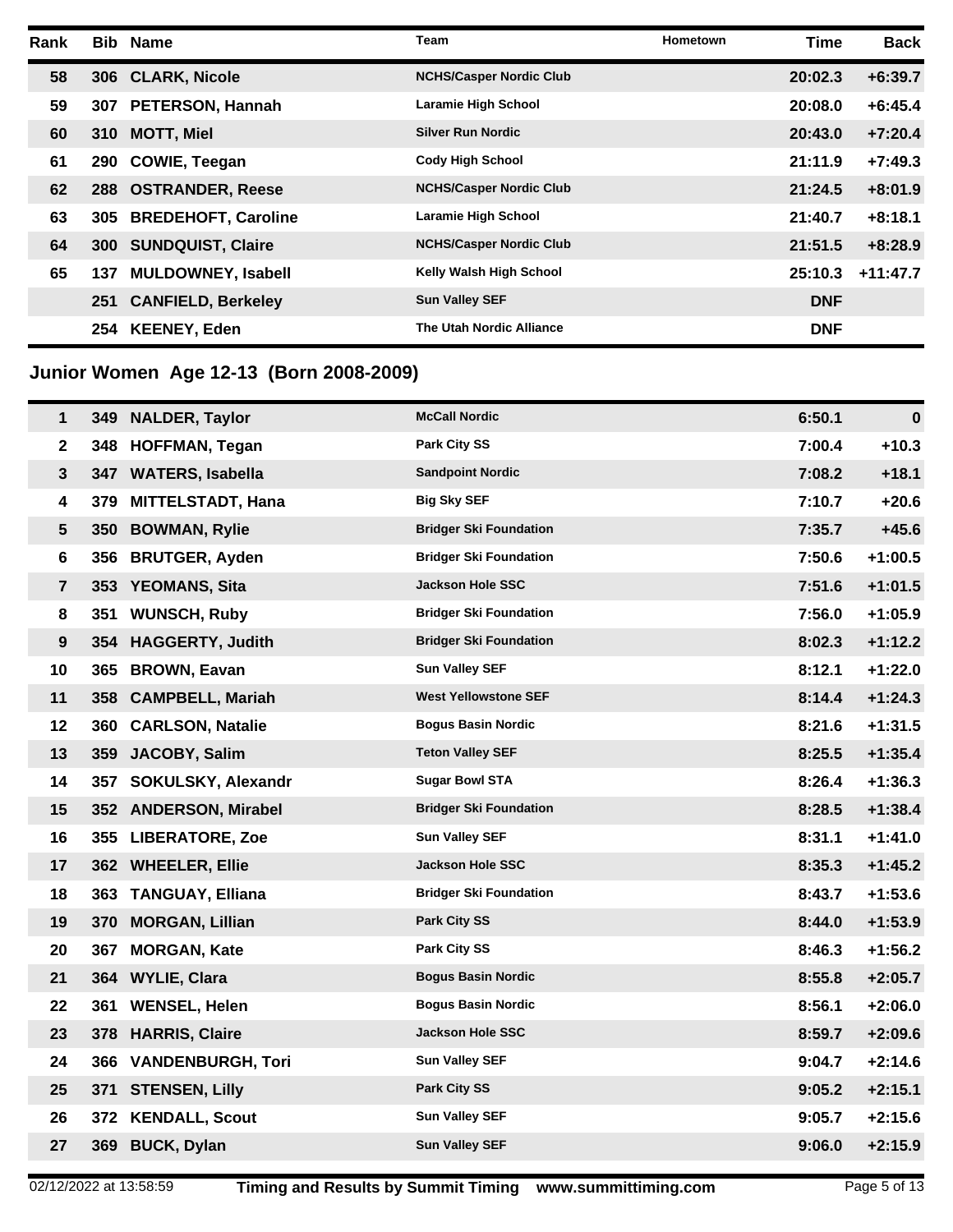| Rank |     | <b>Bib Name</b>             | Team                      | Hometown | <b>Time</b> | <b>Back</b> |
|------|-----|-----------------------------|---------------------------|----------|-------------|-------------|
| 28   |     | 373 STEVENS, Lauryn         | <b>Sun Valley SEF</b>     |          | 9:07.3      | $+2:17.2$   |
| 29   | 374 | <b>MCKAIN, Seneca</b>       | <b>Park City SS</b>       |          | 9:43.3      | $+2:53.2$   |
| 30   |     | 375 CRAWFORD, Alta          | <b>Park City SS</b>       |          | 9:48.5      | $+2:58.4$   |
| 31   | 377 | <b>KRASULA, Madelyn</b>     | <b>Jackson Hole SSC</b>   |          | 10:23.3     | $+3:33.2$   |
| 32   | 368 | <b>SALZMAN, Shira</b>       | <b>Bogus Basin Nordic</b> |          | 10:35.5     | $+3:45.4$   |
| 33   |     | 376 CUNNINGHAM, Vivian      | <b>Sun Valley SEF</b>     |          | 10:35.9     | $+3:45.8$   |
|      | 380 | <b>STRICKLIN, Jacquline</b> | Jackson Hole SSC          |          | <b>DNF</b>  |             |

## **Junior Women Age 10-11 (Born 2010-2011)**

| $\mathbf 1$    |     | 404 MCRAE, Maeve         | <b>Big Sky SEF</b>          | 7:14.5     | $\bf{0}$  |
|----------------|-----|--------------------------|-----------------------------|------------|-----------|
| $\mathbf{2}$   | 399 | <b>MORRIS, Lola</b>      | <b>Big Sky SEF</b>          | 8:04.4     | $+49.9$   |
| $\mathbf{3}$   | 407 | <b>ST GEORGE, Stella</b> | <b>Sun Valley SEF</b>       | 8:09.7     | $+55.2$   |
| 4              | 406 | <b>CAMPBELL, Taylor</b>  | <b>West Yellowstone SEF</b> | 8:10.2     | $+55.7$   |
| 5              | 405 | <b>RENNER, Josephine</b> | <b>Sun Valley SEF</b>       | 8:34.9     | $+1:20.4$ |
| 6              | 402 | <b>BENDER, Emilyn</b>    | <b>Teton Valley SEF</b>     | 8:44.9     | $+1:30.4$ |
| $\overline{7}$ |     | 408 FRITSCH, Amelia      | <b>Jackson Hole SSC</b>     | 9:38.3     | $+2:23.8$ |
| 8              |     | 403 HOLLAND, Maggie      | <b>Jackson Hole SSC</b>     | 9:58.3     | $+2:43.8$ |
| 9              | 401 | <b>ARONOWITZ, Atten</b>  | <b>Jackson Hole SSC</b>     | 10:22.7    | $+3:08.2$ |
| 10             | 409 | <b>CAVALLARO, Callie</b> | <b>Jackson Hole SSC</b>     | 10:25.4    | $+3:10.9$ |
|                |     | 398 ELLIS, Tirzah        | <b>Jackson Hole SSC</b>     | <b>DNF</b> |           |
|                | 400 | <b>BEVAN, Alea</b>       | <b>Jackson Hole SSC</b>     | <b>DNF</b> |           |

## **Junior Women Age 8-9 (Born 2012-2013)**

| 1            | 421 | <b>GORSKI, Charlotte</b> | <b>Jackson Hole SSC</b> | 4:48.6 | $\bf{0}$  |
|--------------|-----|--------------------------|-------------------------|--------|-----------|
| $\mathbf{2}$ | 419 | <b>DEPREE, Sawyer</b>    | <b>Jackson Hole SSC</b> | 5:38.3 | $+49.7$   |
| 3            |     | 416 WALLES, Emerson      | <b>Jackson Hole SSC</b> | 5:47.1 | $+58.5$   |
| 4            |     | 418 RENNER, Piper        | <b>Sun Valley SEF</b>   | 5:48.9 | $+1:00.3$ |
| 5            |     | 424 BROWN, Sullivan      | <b>Jackson Hole SSC</b> | 6:03.0 | $+1:14.4$ |
| 6            |     | 417 SCHARNHORST, Mia     | <b>Jackson Hole SSC</b> | 6:12.0 | $+1:23.4$ |
| 7            | 420 | <b>MORRIS, Peyton</b>    | <b>Big Sky SEF</b>      | 6:22.2 | $+1:33.6$ |
| 8            | 423 | <b>MAYER, Elizabeth</b>  | <b>Jackson Hole SSC</b> | 7:21.8 | $+2:33.2$ |
| 9            | 422 | <b>BRUNER, Iris</b>      | <b>Jackson Hole SSC</b> | 7:25.4 | $+2:36.8$ |

## **Open Men**

| 6 HARTMANN, Cooper                    | <b>Bridger Ski Foundation</b> | 23:40.2 | 0        |
|---------------------------------------|-------------------------------|---------|----------|
| Junior Men Age 18-19 (Born 2002-2003) |                               |         |          |
| WOODS, Cale                           | <b>Bridger Ski Foundation</b> | 24:43.4 | $\bf{0}$ |
| <b>STILES, Bridger</b><br>9           | Jackson Hole SSC              | 24:46.5 | +3.1     |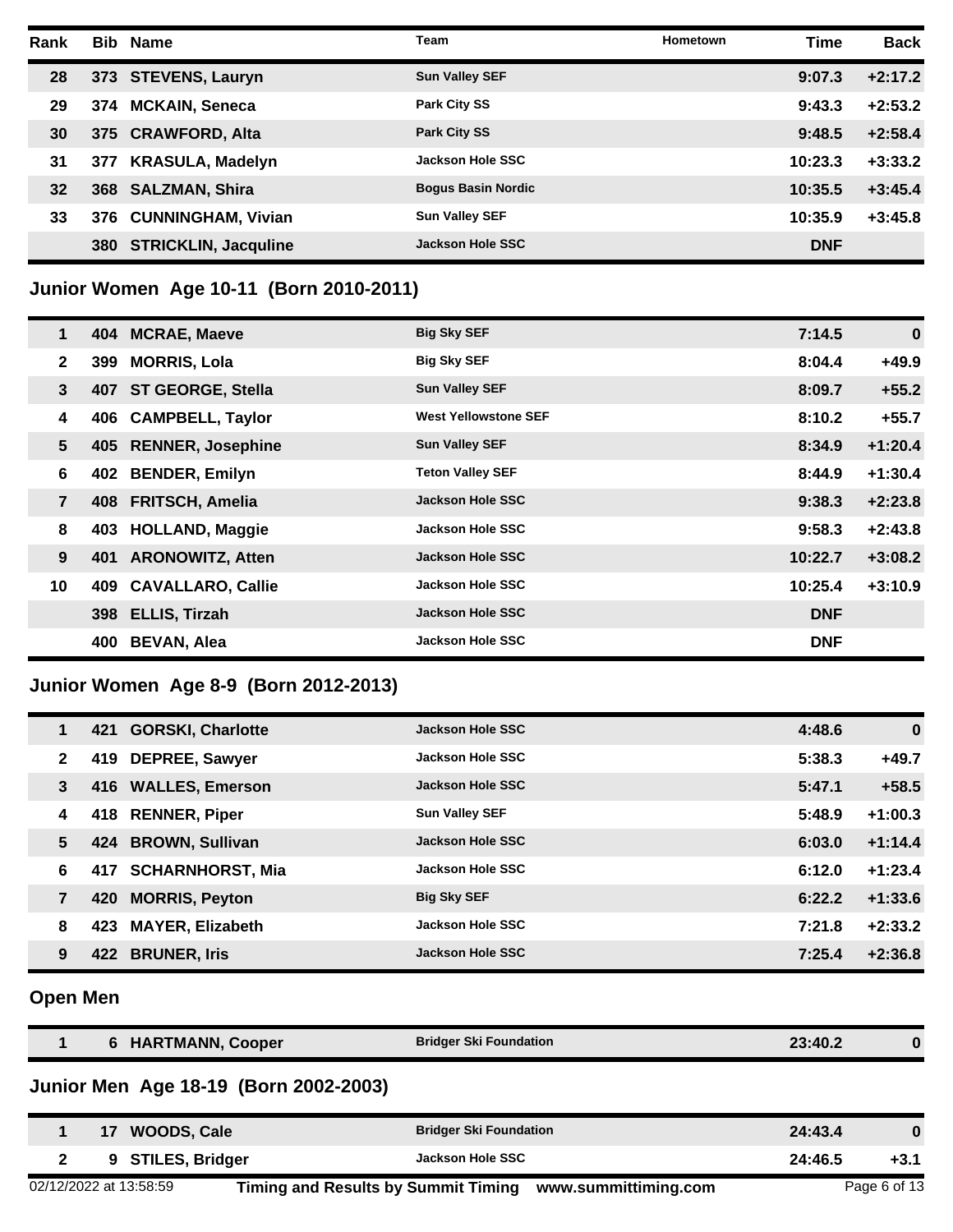| Rank                    |                 | <b>Bib Name</b>            | Team                             | Hometown | <b>Time</b> | <b>Back</b> |
|-------------------------|-----------------|----------------------------|----------------------------------|----------|-------------|-------------|
| $\mathbf{3}$            |                 | 7 COTTON, Sumner           | <b>Bridger Ski Foundation</b>    |          | 25:04.0     | $+20.6$     |
| 4                       | 10              | <b>WASSON, Gray</b>        | <b>Bridger Ski Foundation</b>    |          | 25:12.1     | $+28.7$     |
| $5\phantom{.0}$         | 11              | <b>SIMONSON, Kaleb</b>     | <b>Lander Valley High School</b> |          | 25:53.0     | $+1:09.6$   |
| 6                       | 29              | <b>HACKER, Jake</b>        | <b>Auburn Ski Club</b>           |          | 26:27.2     | $+1:43.8$   |
| $\overline{7}$          | 85 -            | <b>SMITH, Tristan</b>      | <b>Laramie High School</b>       |          | 26:37.5     | $+1:54.1$   |
| 8                       | 37              | <b>DAVIDSON, Soren</b>     | <b>Bridger Ski Foundation</b>    |          | 26:45.1     | $+2:01.7$   |
| 9                       | 27              | SITES, Ben                 | <b>Bridger Ski Foundation</b>    |          | 26:45.9     | $+2:02.5$   |
| 10                      | 32              | <b>GARLICK, William</b>    | <b>NCHS/Casper Nordic Club</b>   |          | 26:55.4     | $+2:12.0$   |
| 11                      | 64              | <b>BROWN, Caio</b>         | <b>Park City SS</b>              |          | 27:07.3     | $+2:23.9$   |
| 12                      | 19              | <b>HAYNES, Sam</b>         | <b>Bridger Ski Foundation</b>    |          | 27:19.6     | $+2:36.2$   |
| 13                      | 39              | <b>BIGOS-LOWE, Harriso</b> | <b>Bridger Ski Foundation</b>    |          | 28:11.9     | $+3:28.5$   |
| 14                      | 60              | <b>CUTLER, Ben</b>         | <b>Auburn Ski Club</b>           |          | 29:30.2     | $+4:46.8$   |
| 15                      | 92 <sub>2</sub> | RAU, Landon                | <b>Cody High School</b>          |          | 30:30.6     | $+5:47.2$   |
| 16                      | 93              | <b>CATCHPOLE, Jackson</b>  | Kelly Walsh High School          |          | 30:44.6     | $+6:01.2$   |
| 17                      |                 | 75 VISSER, Ansel           | Laramie High School              |          | 32:12.8     | $+7:29.4$   |
| 18                      | 98              | <b>PARKER, Kolby</b>       | <b>NCHS/Casper Nordic Club</b>   |          | 32:57.3     | $+8:13.9$   |
| 19                      | 78              | <b>BAUER, Ethan</b>        | <b>NCHS/Casper Nordic Club</b>   |          | 34:08.7     | $+9:25.3$   |
| 20                      |                 | 102 HAMPTON, Noah          | <b>Lander Valley High School</b> |          | 34:34.1     | $+9:50.7$   |
| 21                      |                 | 73 EWERS, Braeden          | Laramie High School              |          | 35:18.0     | $+10:34.6$  |
| 22                      | 97              | <b>BROWN, Lachlan</b>      | Jackson Hole High School         |          | 37:18.5     | $+12:35.1$  |
| 23                      | 96 -            | <b>BAXTER, Beau</b>        | <b>Cody High School</b>          |          | 40:35.8     | $+15:52.4$  |
|                         |                 | Novice Men Age 1-19        |                                  |          |             |             |
| 1                       |                 | 312 MILLER, Curtis         | <b>Cody High School</b>          |          | 20:04.3     | $\bf{0}$    |
| $\overline{\mathbf{2}}$ |                 | 313 GONZALES, James        | Laramie High School              |          | 29:29.5     | $+9:25.2$   |

#### **Junior Men Age 16-17 (Born 2004-2005)**

| 1                    | 4 SELINE, Matt            | <b>Sugar Bowl STA</b>         | 23:40.9 | $\mathbf 0$ |
|----------------------|---------------------------|-------------------------------|---------|-------------|
| $\mathbf{2}$         | 14 GALYARDT, Gavin        | <b>McCall Nordic</b>          | 23:47.9 | $+7.0$      |
| 3                    | 2 WHEELER, Mason          | Jackson Hole SSC              | 23:54.3 | $+13.4$     |
| 4                    | <b>CAMPBELL, Wes</b>      | <b>Park City SS</b>           | 23:58.2 | $+17.3$     |
| 5<br>12 <sup>1</sup> | <b>WARNER, Peter</b>      | Jackson Hole SSC              | 24:18.3 | $+37.4$     |
| 6                    | 24 SELZMAN, Zach          | <b>Park City SS</b>           | 24:36.0 | $+55.1$     |
| $\overline{7}$       | 3 KLUCK, Max              | <b>Bridger Ski Foundation</b> | 24:38.9 | $+58.0$     |
| 8                    | <b>HENSON, Jacob</b><br>8 | Glacier Nordic Ski Team       | 24:46.8 | $+1:05.9$   |
| 9                    | 15 OLSON, John            | <b>Park City SS</b>           | 25:05.3 | $+1:24.4$   |
| 10<br>20             | <b>JOHNSON, Will</b>      | <b>Jackson Hole SSC</b>       | 25:13.0 | $+1:32.1$   |
| 11                   | 42 SINCLAIR, Sam          | Jackson Hole SSC              | 25:13.4 | $+1:32.5$   |
|                      |                           |                               |         |             |

**KITCHIN, Jansun Laramie High School DNF**

02/12/2022 at 13:58:59 **Timing and Results by Summit Timing www.summittiming.com** Page 7 of 13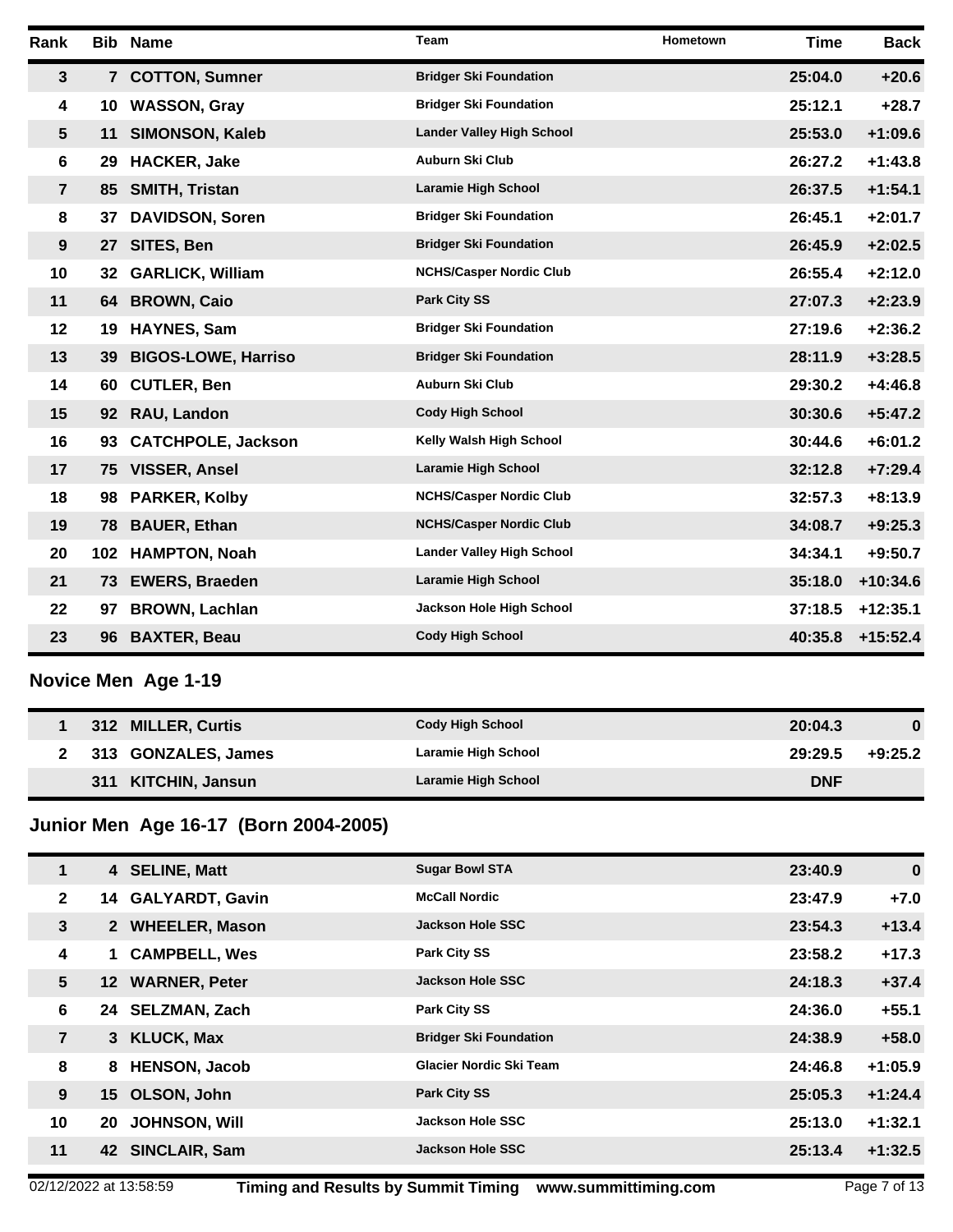| Rank |     | <b>Bib Name</b>           | Team                             | Hometown | Time    | Back      |
|------|-----|---------------------------|----------------------------------|----------|---------|-----------|
| 12   |     | 5 FISCHER, Phineas        | <b>Bridger Ski Foundation</b>    |          | 25:25.4 | $+1:44.5$ |
| 13   |     | 21 VELTMAN, Nate          | <b>Bogus Basin Nordic</b>        |          | 25:26.0 | $+1:45.1$ |
| 14   |     | 16 WEST, Woody            | <b>Bridger Ski Foundation</b>    |          | 25:34.1 | $+1:53.2$ |
| 15   |     | 33 HASE, Kyle             | Park City SS                     |          | 25:54.7 | $+2:13.8$ |
| 16   |     | 26 TOMTEN, Erik           | <b>Bogus Basin Nordic</b>        |          | 25:56.3 | $+2:15.4$ |
| 17   | 18. | <b>STODDART, Wyatt</b>    | <b>Bridger Ski Foundation</b>    |          | 26:02.5 | $+2:21.6$ |
| 18   |     | 23 KLOMPARENS, Axel       | <b>Jackson Hole SSC</b>          |          | 26:11.8 | $+2:30.9$ |
| 19   | 31  | <b>MORRISON, Dexter</b>   | <b>Sun Valley SEF</b>            |          | 26:15.7 | $+2:34.8$ |
| 20   |     | 34 CONCANNON, Peter       | <b>Jackson Hole SSC</b>          |          | 26:17.0 | $+2:36.1$ |
| 21   | 65  | <b>RADU, Daniel</b>       | <b>Team SOHO</b>                 |          | 26:24.3 | $+2:43.4$ |
| 22   |     | 13 GROHUSKY, Galen        | <b>Sun Valley SEF</b>            |          | 26:24.9 | $+2:44.0$ |
| 23   |     | 54 BILLIMORIA, Alyosha    | <b>Jackson Hole SSC</b>          |          | 26:28.0 | $+2:47.1$ |
| 24   |     | 44 WHITBECK, Duncan       | <b>The Utah Nordic Alliance</b>  |          | 26:34.3 | $+2:53.4$ |
| 25   |     | 53 LOBATOS, Diego         | <b>Lander Valley High School</b> |          | 26:39.6 | $+2:58.7$ |
| 26   |     | 28 WETTERMARK, Pasca      | <b>Sugar Bowl STA</b>            |          | 26:41.4 | $+3:00.5$ |
| 27   | 38. | <b>MCMANUS, Jack</b>      | <b>McCall Nordic</b>             |          | 26:43.1 | $+3:02.2$ |
| 28   |     | 45 INGELFINGER, Nate      | <b>Glacier Nordic Ski Team</b>   |          | 26:44.4 | $+3:03.5$ |
| 29   | 25  | <b>JACOBSEN, Jasper</b>   | <b>Bridger Ski Foundation</b>    |          | 26:48.4 | $+3:07.5$ |
| 30   |     | 30 CASTONGUAY, Theo       | <b>Team SOHO</b>                 |          | 26:49.6 | $+3:08.7$ |
| 31   | 51  | <b>SELANDER, Logan</b>    | <b>Auburn Ski Club</b>           |          | 26:53.9 | $+3:13.0$ |
| 32   |     | 59 CROSSLAND, Calvin      | <b>Park City SS</b>              |          | 26:58.1 | $+3:17.2$ |
| 33   | 47  | <b>SHUMAN, Emmet</b>      | Laramie High School              |          | 27:02.8 | $+3:21.9$ |
| 34   |     | 35 STEINER, Ruedi         | <b>Glacier Nordic Ski Team</b>   |          | 27:03.5 | $+3:22.6$ |
| 35   | 40  | <b>BROOKINS, Marshall</b> | <b>CHS/PCNSA</b>                 |          | 27:06.1 | $+3:25.2$ |
| 36   | 41  | <b>COLEMAN, Orrin</b>     | <b>Bridger Ski Foundation</b>    |          | 27:08.0 | $+3:27.1$ |
| 37   | 46  | <b>TOOLEY, Jack</b>       | Park City SS                     |          | 27:16.9 | $+3:36.0$ |
| 38   | 57  | GOSE, Gage                | <b>Lander Valley High School</b> |          | 27:21.7 | $+3:40.8$ |
| 39   | 55  | <b>AHRNDT, Matthew</b>    | Kelly Walsh High School          |          | 27:23.9 | $+3:43.0$ |
| 40   | 56  | <b>WALTERS, Dave</b>      | <b>Sun Valley SEF</b>            |          | 27:29.2 | $+3:48.3$ |
| 41   | 58  | <b>CHISHOLM, Gus</b>      | <b>Bridger Ski Foundation</b>    |          | 27:34.3 | $+3:53.4$ |
| 42   | 61  | <b>MOWRY, Scott</b>       | <b>NCHS/Casper Nordic Club</b>   |          | 27:42.1 | $+4:01.2$ |
| 43   | 22  | <b>SOKULSKY, Matteus</b>  | <b>Sugar Bowl STA</b>            |          | 28:12.9 | $+4:32.0$ |
| 44   | 49  | <b>WENDEL, Logan</b>      | <b>Bogus Basin Nordic</b>        |          | 28:13.6 | $+4:32.7$ |
| 45   | 69  | <b>CHRISTENSON, Kell</b>  | <b>Bridger Ski Foundation</b>    |          | 28:25.1 | $+4:44.2$ |
| 46   | 50  | <b>BEASON, Otus</b>       | <b>Lander Valley High School</b> |          | 28:25.5 | $+4:44.6$ |
| 47   | 36  | <b>ARCHIE, Holden</b>     | <b>Sun Valley SEF</b>            |          | 28:34.0 | $+4:53.1$ |
| 48   | 66  | PODUSKA, Hayden           | Jackson Hole SSC                 |          | 28:34.4 | $+4:53.5$ |
| 49   | 48  | <b>GRAY, Emmitt</b>       | Laramie High School              |          | 28:41.8 | $+5:00.9$ |
| 50   | 43  | JACOBY, Asher             | <b>Teton Valley SEF</b>          |          | 28:57.9 | $+5:17.0$ |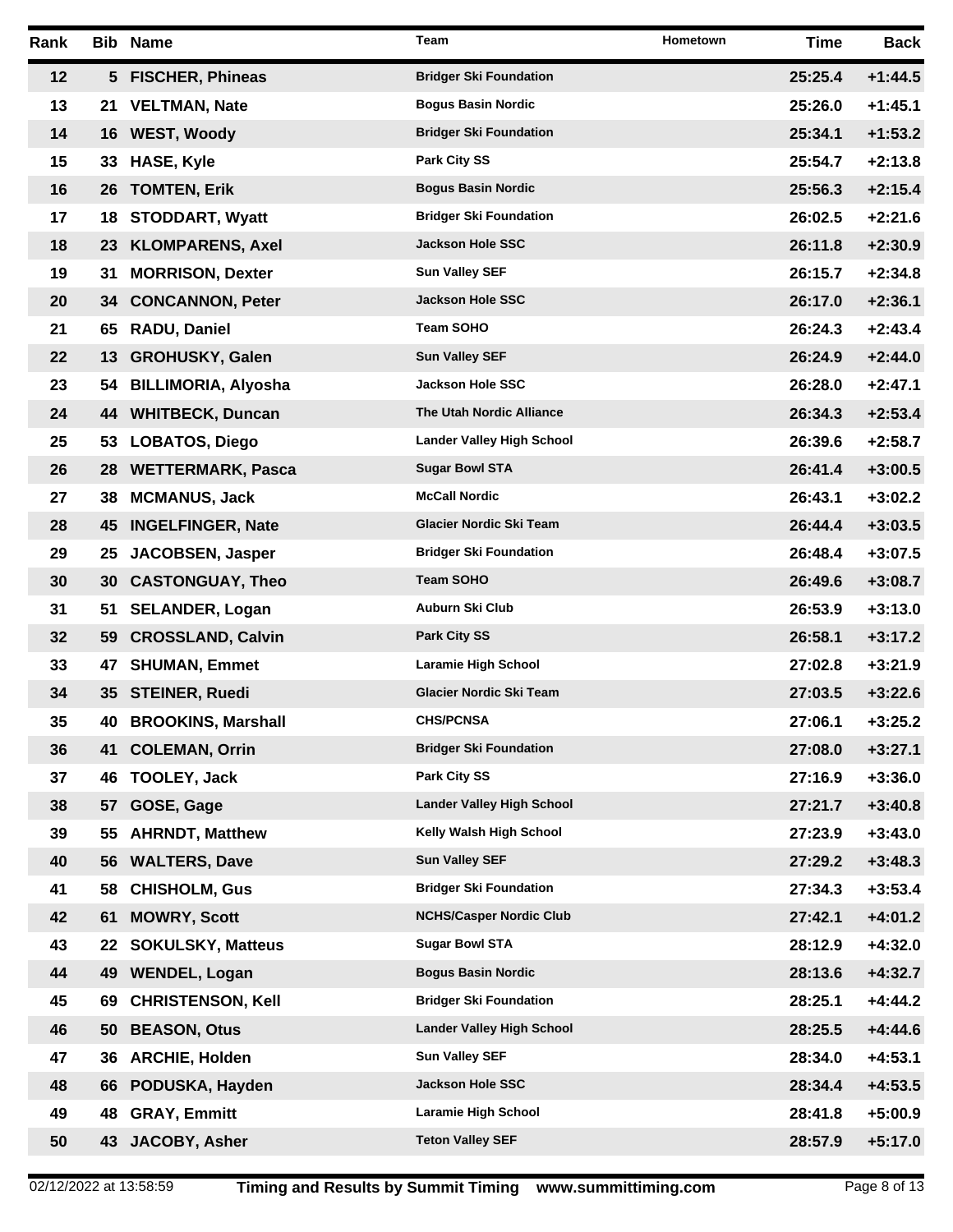| Rank |                  | <b>Bib Name</b>          | Team                             | Hometown | <b>Time</b> | Back       |
|------|------------------|--------------------------|----------------------------------|----------|-------------|------------|
| 51   |                  | 62 SCHMIDT, Luke         | Kelly Walsh High School          |          | 29:04.0     | $+5:23.1$  |
| 52   |                  | 63 PRABOWO, Dylan        | <b>Sun Valley SEF</b>            |          | 29:06.5     | $+5:25.6$  |
| 53   |                  | 52 PETERSON, Liam        | <b>Teton Valley SEF</b>          |          | 29:06.7     | $+5:25.8$  |
| 54   | 67               | <b>THOMPSON, Greyson</b> | Kootenai Nordic                  |          | 29:44.3     | $+6:03.4$  |
| 55   | 100 <sub>1</sub> | GOODRICH, Josha          | Kelly Walsh High School          |          | 31:37.1     | $+7:56.2$  |
| 56   |                  | 70 YEOMANS, Nico         | <b>Jackson Hole SSC</b>          |          | 31:49.1     | $+8:08.2$  |
| 57   |                  | 76 HAYWARD, Zane         | <b>Pinedale High School</b>      |          | 31:52.9     | $+8:12.0$  |
| 58   |                  | 103 WINKELKOTTER, Jam    | <b>Pinedale High School</b>      |          | 32:03.9     | $+8:23.0$  |
| 59   |                  | 74 HOLLINGER, Hudsen     | Kelly Walsh High School          |          | 32:07.6     | $+8:26.7$  |
| 60   | 71               | <b>BALES, Tim</b>        | <b>Lander Valley High School</b> |          | 32:18.6     | $+8:37.7$  |
| 61   | 80               | <b>LORE, Luke</b>        | Kelly Walsh High School          |          | 32:30.2     | $+8:49.3$  |
| 62   | 79               | <b>ENDERS, Tristan</b>   | <b>NCHS/Casper Nordic Club</b>   |          | 33:11.1     | $+9:30.2$  |
| 63   | 86               | <b>CHESMORE, Riley</b>   | <b>Lander Valley High School</b> |          | 33:11.4     | $+9:30.5$  |
| 64   | 77               | <b>BROWNING, Ben</b>     | <b>Lander Valley High School</b> |          | 33:47.8     | $+10:06.9$ |
| 65   | 89               | <b>GRUNER, Andrew</b>    | <b>NCHS/Casper Nordic Club</b>   |          | 33:57.5     | $+10:16.6$ |
| 66   | 94               | <b>BIGGS, Levi</b>       | <b>NCHS/Casper Nordic Club</b>   |          | 34:22.1     | $+10:41.2$ |
| 67   | 88               | <b>WELCH, Bode</b>       | Jackson Hole High School         |          | 34:41.9     | $+11:01.0$ |
| 68   | 72               | <b>HONG, Alexander</b>   | Jackson Hole High School         |          | 35:40.0     | $+11:59.1$ |
| 69   | 87               | <b>MCCOY, Thomas</b>     | <b>Laramie High School</b>       |          | 35:56.2     | $+12:15.3$ |
| 70   | 84               | <b>PHILLIPS, Parker</b>  | Kelly Walsh High School          |          | 37:07.0     | $+13:26.1$ |
| 71   | 83               | <b>BLUEMEL, Colby</b>    | <b>Laramie High School</b>       |          | 37:27.9     | $+13:47.0$ |
| 72   | 104              | <b>CANNY, Carlos</b>     | <b>Lander Valley High School</b> |          | 38:42.6     | $+15:01.7$ |
| 73   | 82               | <b>MATA, Luis</b>        | <b>Cody High School</b>          |          | 38:43.9     | $+15:03.0$ |
| 74   | 81               | <b>BAKER, Gavin</b>      | <b>Laramie High School</b>       |          | 39:49.7     | $+16:08.8$ |
| 75   |                  | 105 WATSON, Zac          | <b>Park City SS</b>              |          | 39:50.4     | $+16:09.5$ |
| 76   | 91               | <b>GREENWALD, Ian</b>    | Laramie High School              |          | 40:32.3     | $+16:51.4$ |
| 77   | 99               | <b>CALDEIRA, Ricardo</b> | <b>West Yellowstone SEF</b>      |          | 43:22.0     | $+19:41.1$ |
|      | 68               | <b>QUILLINAN, Austin</b> | Laramie High School              |          | <b>DNF</b>  |            |
|      | 90               | <b>RUCINSKI, Kelton</b>  | <b>Laramie High School</b>       |          | <b>DNF</b>  |            |
|      | 95               | <b>KRICKEN, Cole</b>     | Laramie High School              |          | <b>DNF</b>  |            |
|      | 101              | <b>SHEETS, Colten</b>    | <b>NCHS/Casper Nordic Club</b>   |          | <b>DNF</b>  |            |

# **Junior Men Age 14-15 (Born 2006-2007)**

|   | 174 WYATT, Landon      | <b>Bridger Ski Foundation</b>    | 11:56.7 | 0       |
|---|------------------------|----------------------------------|---------|---------|
| 2 | 175 WILMOT, Lucas      | Jackson Hole SSC                 | 11:59.4 | $+2.7$  |
| 3 | 178 STREUBEL, Nate     | Jackson Hole SSC                 | 12:17.8 | $+21.1$ |
| 4 | 188 BOTHNER, Cole      | <b>Bridger Ski Foundation</b>    | 12:23.9 | $+27.2$ |
| 5 | 177 HUTCHISON, Bennett | <b>Lander Valley High School</b> | 12:26.3 | $+29.6$ |
| 6 | 182 FASSIO, Lucas      | <b>Park City SS</b>              | 12:28.3 | $+31.6$ |
|   |                        |                                  |         |         |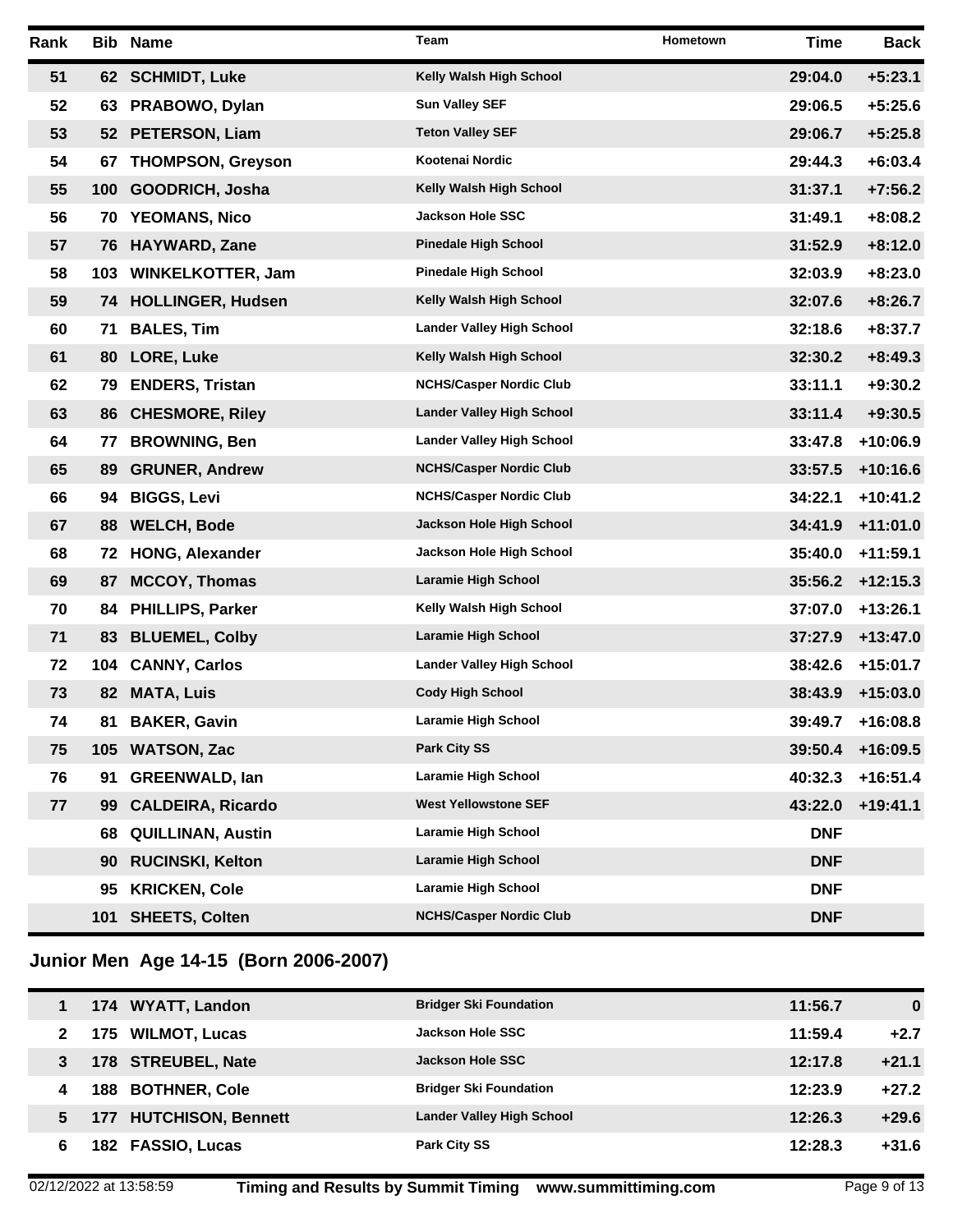| Rank    |     | <b>Bib Name</b>            | Team                           | Hometown | Time    | <b>Back</b> |
|---------|-----|----------------------------|--------------------------------|----------|---------|-------------|
| 7       |     | 185 PETSCH, Colton         | <b>Jackson Hole SSC</b>        |          | 12:30.0 | $+33.3$     |
| 8       |     | 183 WATERS, Callahan       | <b>Sandpoint Nordic</b>        |          | 12:32.5 | $+35.8$     |
| 9       |     | 176 HOBBS, Teddy           | <b>Sun Valley SEF</b>          |          | 12:33.8 | $+37.1$     |
| 10      |     | 190 RADU, Phillip          | Team SOHO                      |          | 12:38.3 | $+41.6$     |
| 11      |     | 186 COLLINS, Jacob         | <b>Jackson Hole SSC</b>        |          | 12:39.9 | $+43.2$     |
| $12 \,$ |     | 189 HOFFMAN, Tory          | <b>Park City SS</b>            |          | 12:40.4 | $+43.7$     |
| 13      |     | 180 PEARSON, Luke          | Kelly Walsh High School        |          | 12:41.3 | $+44.6$     |
| 14      | 191 | JENSEN, Ivan               | <b>Bogus Basin Nordic</b>      |          | 12:42.0 | $+45.3$     |
| 15      |     | 181 GALYEN, Ryan           | <b>Bridger Ski Foundation</b>  |          | 12:42.2 | $+45.5$     |
| 16      |     | 187 UNDERHILL, Turner      | <b>Park City SS</b>            |          | 12:44.9 | $+48.2$     |
| 17      |     | 192 THOMPSON, Ryan         | <b>Park City SS</b>            |          | 12:45.3 | $+48.6$     |
| 18      | 179 | <b>MCWETHY, Aldo</b>       | <b>Bridger Ski Foundation</b>  |          | 12:56.5 | $+59.8$     |
| 19      | 197 | <b>LINDQUIST, Zane</b>     | <b>Teton Valley SEF</b>        |          | 13:09.8 | $+1:13.1$   |
| 20      |     | 195 HUTCHINSON, Sam        | <b>Jackson Hole SSC</b>        |          | 13:10.3 | $+1:13.6$   |
| 21      |     | 198 VOOS, Jack             | <b>Laramie High School</b>     |          | 13:12.5 | $+1:15.8$   |
| 22      |     | 194 MCRAE, Finn            | <b>Big Sky SEF</b>             |          | 13:15.9 | $+1:19.2$   |
| 23      |     | 193 JOHANSSON, Fisk        | Kelly Walsh High School        |          | 13:20.3 | $+1:23.6$   |
| 24      |     | 196 HOLAN, Quinn           | <b>Sugar Bowl STA</b>          |          | 13:27.8 | $+1:31.1$   |
| 25      |     | 204 BRADFORD, Benjamin     | <b>Jackson Hole SSC</b>        |          | 13:31.1 | $+1:34.4$   |
| 26      |     | 221 ELLIOTT, Jack          | <b>Bogus Basin Nordic</b>      |          | 13:32.4 | $+1:35.7$   |
| 27      |     | 199 QUESNEL, Zach          | <b>Sun Valley SEF</b>          |          | 13:37.2 | $+1:40.5$   |
| 28      |     | 225 CARMACK, lan           | <b>Park City SS</b>            |          | 13:38.0 | $+1:41.3$   |
| 29      |     | 203 RAWLINSON, Walker      | <b>Sugar Bowl STA</b>          |          | 13:43.5 | $+1:46.8$   |
| 30      |     | 184 CROUCH, Andrew         | <b>Park City SS</b>            |          | 13:45.4 | +1:48.7     |
| 31      |     | 206 MOORE, Gideon          | <b>Laramie High School</b>     |          | 13:52.7 | $+1:56.0$   |
| 32      | 226 | <b>BRUBAKER, Kalel</b>     | <b>NCHS/Casper Nordic Club</b> |          | 13:55.8 | $+1:59.1$   |
| 33      |     | 210 VAN DE KAMP, Thom      | The Utah Nordic Alliance       |          | 14:09.2 | $+2:12.5$   |
| 34      | 209 | <b>CUNNINGHAM, Stratto</b> | <b>Sun Valley SEF</b>          |          | 14:11.1 | $+2:14.4$   |
| 35      | 211 | <b>BAXTER, Will</b>        | Jackson Hole SSC               |          | 14:40.6 | $+2:43.9$   |
| 36      | 205 | <b>PICKETT, Hunter</b>     | <b>NCHS/Casper Nordic Club</b> |          | 14:43.4 | $+2:46.7$   |
| 37      | 215 | <b>BOYCE, Caleb</b>        | <b>Bogus Basin Nordic</b>      |          | 14:46.1 | $+2:49.4$   |
| 38      | 207 | <b>SCHMIDT, Isaac</b>      | Kelly Walsh High School        |          | 14:46.7 | $+2:50.0$   |
| 39      | 228 | <b>HUDSON, Trey</b>        | <b>Park City SS</b>            |          | 14:47.6 | $+2:50.9$   |
| 40      | 200 | <b>DELAHUNTA, Aaron</b>    | <b>Team SOHO</b>               |          | 14:50.0 | $+2:53.3$   |
| 41      | 240 | <b>HARDY, Jackson</b>      | Kelly Walsh High School        |          | 14:55.7 | $+2:59.0$   |
| 42      | 202 | <b>BERRY, Will</b>         | <b>Park City SS</b>            |          | 14:57.3 | $+3:00.6$   |
| 43      | 220 | <b>EDDINGTON, Brandon</b>  | Kelly Walsh High School        |          | 15:04.6 | $+3:07.9$   |
| 44      | 223 | <b>BROWN, Whit</b>         | <b>Sun Valley SEF</b>          |          | 15:08.4 | $+3:11.7$   |
| 45      | 231 | <b>BENDER, Caleb</b>       | <b>Teton Valley SEF</b>        |          | 15:09.2 | $+3:12.5$   |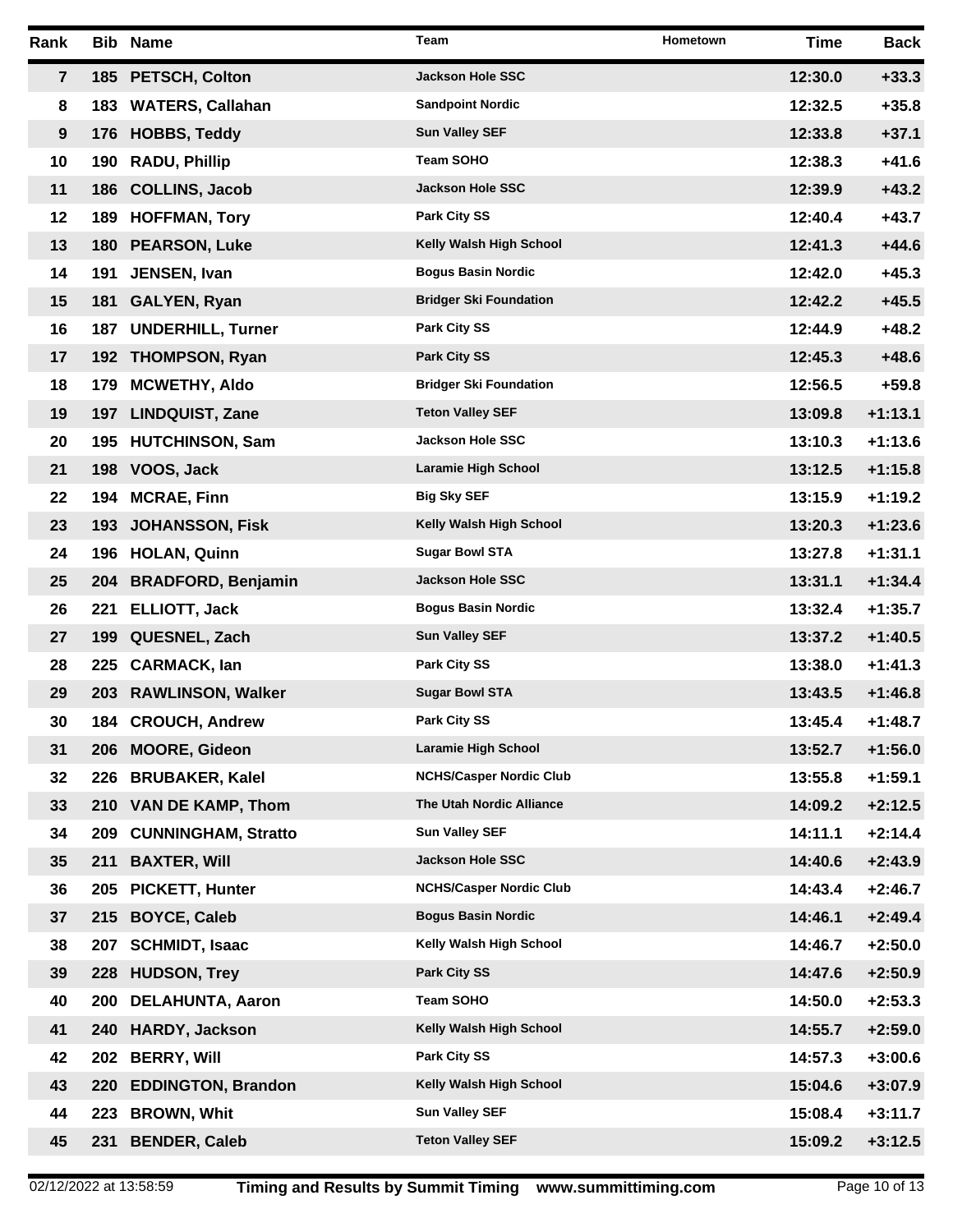| Rank |     | <b>Bib Name</b>         | <b>Team</b>                    | Hometown | <b>Time</b> | <b>Back</b> |
|------|-----|-------------------------|--------------------------------|----------|-------------|-------------|
| 46   |     | 213 CLARKE, Kyle        | <b>Park City SS</b>            |          | 15:11.4     | $+3:14.7$   |
| 47   |     | 244 WARNER, Wyatt       | Kelly Walsh High School        |          | 15:20.5     | $+3:23.8$   |
| 48   |     | 212 HIGMAN, Henry       | <b>Bridger Ski Foundation</b>  |          | 15:32.1     | $+3:35.4$   |
| 49   |     | 242 BLAIR, William      | <b>NCHS/Casper Nordic Club</b> |          | 15:39.5     | $+3:42.8$   |
| 50   | 208 | <b>NIELSON, Joren</b>   | <b>Bridger Ski Foundation</b>  |          | 15:39.8     | $+3:43.1$   |
| 51   | 201 | <b>BINNING, Darin</b>   | Independent                    |          | 15:42.8     | $+3:46.1$   |
| 52   |     | 214 BREY, Taggart       | <b>West Yellowstone SEF</b>    |          | 16:25.7     | $+4:29.0$   |
| 53   |     | 230 PETERSON, Garrett   | Kelly Walsh High School        |          | 16:26.1     | $+4:29.4$   |
| 54   |     | 234 LYNCH, Mason        | Jackson Hole High School       |          | 16:30.1     | $+4:33.4$   |
| 55   |     | 218 SHERBO, Rowen       | Kootenai Nordic                |          | 16:35.6     | $+4:38.9$   |
| 56   |     | 237 KAISER, Sam         | <b>Laramie High School</b>     |          | 16:44.5     | $+4:47.8$   |
| 57   |     | 236 MOSS, Jackson       | Jackson Hole High School       |          | 16:48.5     | $+4:51.8$   |
| 58   | 217 | <b>MCDOWELL, Justin</b> | <b>Cody High School</b>        |          | 16:54.6     | $+4:57.9$   |
| 59   | 233 | <b>MUNARI, Jameson</b>  | <b>NCHS/Casper Nordic Club</b> |          | 17:07.1     | $+5:10.4$   |
| 60   |     | 232 TAYLOR, Seankyle    | <b>Cody High School</b>        |          | 17:19.8     | $+5:23.1$   |
| 61   |     | 216 GALLEGOS, Winston   | <b>Sun Valley SEF</b>          |          | 17:34.5     | $+5:37.8$   |
| 62   |     | 224 WHARTON, Eli        | Kelly Walsh High School        |          | 17:37.8     | $+5:41.1$   |
| 63   |     | 222 HEGERLE, Grant      | <b>Bogus Basin Nordic</b>      |          | 17:54.2     | $+5:57.5$   |
| 64   | 229 | LORE, Sam               | Kelly Walsh High School        |          | 17:55.2     | $+5:58.5$   |
| 65   |     | 235 HENDERSON, Paysen   | <b>NCHS/Casper Nordic Club</b> |          | 18:26.7     | $+6:30.0$   |
| 66   | 239 | <b>LAING, Parker</b>    | <b>Cody High School</b>        |          | 18:33.9     | $+6:37.2$   |
| 67   | 241 | <b>WOGOMAN, Axel</b>    | Jackson Hole High School       |          | 18:37.4     | $+6:40.7$   |
| 68   | 227 | VISSER, Ezra            | Laramie High School            |          | 20:00.2     | $+8:03.5$   |
| 69   | 238 | GUDGER, Kyle            | <b>NCHS/Casper Nordic Club</b> |          | 20:10.0     | $+8:13.3$   |
| 70   | 219 | <b>BOULTER, Ben</b>     | <b>Cody High School</b>        |          | 21:41.7     | $+9:45.0$   |
|      |     | 243 HONG, Lucas         | Jackson Hole High School       |          | <b>DNF</b>  |             |

# **Junior Men Age 12-13 (Born 2008-2009)**

| 1            |     | 322 ST GEORGE, Charlie  | <b>Sun Valley SEF</b>           | 6:33.7 | $\bf{0}$  |
|--------------|-----|-------------------------|---------------------------------|--------|-----------|
| $\mathbf{2}$ |     | 319 ANDERSON, Colter    | Kootenai Nordic                 | 6:38.0 | $+4.3$    |
| 3            |     | 320 CROUCH, Jaydon      | <b>Park City SS</b>             | 6:42.0 | $+8.3$    |
| 4            | 321 | <b>BERRYMAN, Odin</b>   | Kootenai Nordic                 | 6:50.7 | $+17.0$   |
| 5            |     | 323 SCOTT, Reed         | Kootenai Nordic                 | 7:00.4 | $+26.7$   |
| 6            |     | 327 VON MAUR-NEWCOM     | Jackson Hole SSC                | 7:02.7 | $+29.0$   |
| 7            |     | 324 CAMPBELL, Mccallen  | <b>Sun Valley SEF</b>           | 7:16.9 | $+43.2$   |
| 8            | 325 | <b>MADSEN, Samuel</b>   | <b>Bridger Ski Foundation</b>   | 7:25.0 | $+51.3$   |
| 9            |     | 335 TRACHTENBERG, Be    | <b>The Utah Nordic Alliance</b> | 7:29.1 | $+55.4$   |
| 10           | 330 | <b>TRACHTENBERG, Ma</b> | The Utah Nordic Alliance        | 7:29.5 | $+55.8$   |
| 11           | 328 | <b>BOSCHEN, Tait</b>    | <b>Park City SS</b>             | 7:36.2 | $+1:02.5$ |
|              |     |                         |                                 |        |           |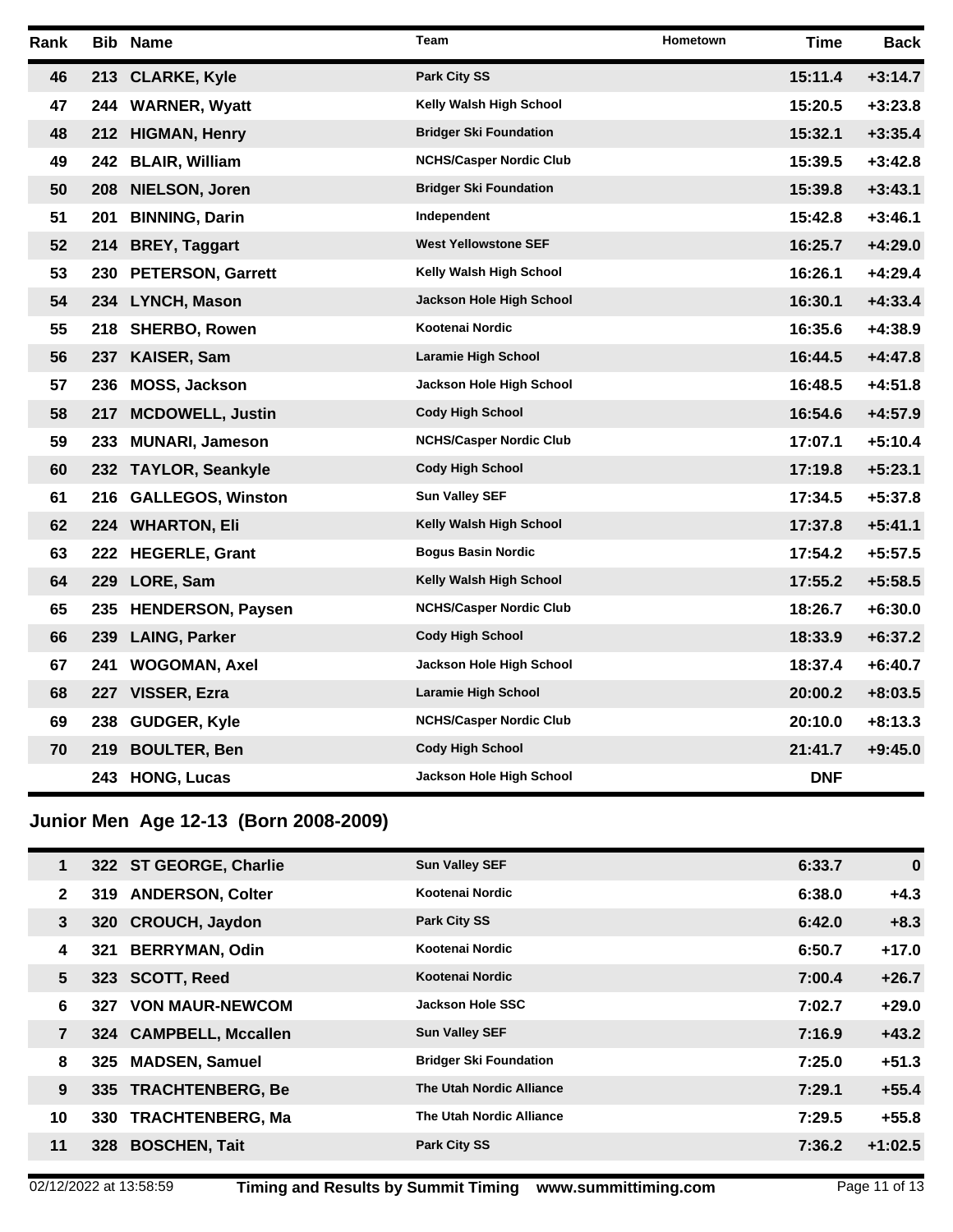| Rank |     | <b>Bib Name</b>           | <b>Team</b>                      | Hometown | <b>Time</b> | <b>Back</b> |
|------|-----|---------------------------|----------------------------------|----------|-------------|-------------|
| 12   | 329 | <b>SMITH, Broc</b>        | <b>Teton Valley SEF</b>          |          | 7:39.6      | $+1:05.9$   |
| 13   | 336 | <b>HUSEBY, Sorin</b>      | <b>Montana Endurance Academy</b> |          | 7:46.0      | $+1:12.3$   |
| 14   |     | 338 BREY, Hadley          | <b>West Yellowstone SEF</b>      |          | 7:59.1      | $+1:25.4$   |
| 15   | 326 | <b>BRUCE, Eli</b>         | <b>Bridger Ski Foundation</b>    |          | 8:05.9      | $+1:32.2$   |
| 16   |     | 331 LUX, Cody             | <b>Bridger Ski Foundation</b>    |          | 8:08.2      | $+1:34.5$   |
| 17   | 337 | <b>BENDER, Sam</b>        | <b>Teton Valley SEF</b>          |          | 8:14.3      | $+1:40.6$   |
| 18   |     | 340 MESSENGER, Steel      | <b>McCall Nordic</b>             |          | 8:32.5      | $+1:58.8$   |
| 19   |     | 342 JENSEN, Grady         | <b>Teton Valley SEF</b>          |          | 8:39.0      | $+2:05.3$   |
| 20   |     | 332 RENNER, Levi          | <b>Sun Valley SEF</b>            |          | 8:39.3      | $+2:05.6$   |
| 21   |     | 334 POTT, Cyrus           | <b>Sun Valley SEF</b>            |          | 8:41.7      | $+2:08.0$   |
| 22   | 341 | <b>BESSONETTE, Karste</b> | <b>Jackson Hole SSC</b>          |          | 8:44.4      | $+2:10.7$   |
| 23   | 339 | <b>PREHEIM, Ellery</b>    | <b>Jackson Hole SSC</b>          |          | 9:10.4      | $+2:36.7$   |
| 24   | 333 | <b>MAYER, Jackson</b>     | <b>Jackson Hole SSC</b>          |          | 9:57.0      | $+3:23.3$   |
| 25   | 346 | <b>BAYLEYGALE, Brayde</b> | <b>Jackson Hole SSC</b>          |          | 10:06.7     | $+3:33.0$   |
| 26   | 345 | <b>MURPHY, Ryan</b>       | <b>Jackson Hole SSC</b>          |          | 10:29.2     | $+3:55.5$   |
| 27   | 344 | <b>BAKER, Zach</b>        | <b>Jackson Hole SSC</b>          |          | 10:38.5     | $+4:04.8$   |
| 28   |     | 343 JOHNSON, Clayton      | <b>Bogus Basin Nordic</b>        |          | 10:53.9     | $+4:20.2$   |

# **Junior Men Age 10-11 (Born 2010-2011)**

| 1               | <b>391</b> | <b>NALDER, Colton</b>      | <b>McCall Nordic</b>          | 7:02.9     | $\bf{0}$  |
|-----------------|------------|----------------------------|-------------------------------|------------|-----------|
| $\mathbf{2}$    |            | 394 BOWMAN, Ross           | <b>Bridger Ski Foundation</b> | 7:07.6     | $+4.7$    |
| 3               |            | 385 DEMONG, Liam           | <b>Park City SS</b>           | 7:48.3     | $+45.4$   |
| 4               | <b>390</b> | <b>BERRYMAN, Ender</b>     | Kootenai Nordic               | 7:55.5     | $+52.6$   |
| $5\phantom{.0}$ |            | 388 HUGO, Olin             | <b>Jackson Hole SSC</b>       | 7:55.9     | $+53.0$   |
| 6               | 386        | <b>JOHNSON, Thomas</b>     | <b>Jackson Hole SSC</b>       | 8:35.6     | $+1:32.7$ |
| $\overline{7}$  |            | 397 STANLEY, Dane          | <b>Jackson Hole SSC</b>       | 8:56.1     | $+1:53.2$ |
| 8               | 387        | <b>BECK, Waylon</b>        | <b>Jackson Hole SSC</b>       | 9:02.1     | $+1:59.2$ |
| 9               |            | 381 WEENIG, Micah          | <b>Jackson Hole SSC</b>       | 9:11.1     | $+2:08.2$ |
| 10              | 395        | <b>HARRISON, Henry</b>     | <b>Jackson Hole SSC</b>       | 9:42.0     | $+2:39.1$ |
| 11              | 393        | <b>MAYER, Peter</b>        | <b>Jackson Hole SSC</b>       | 9:57.2     | $+2:54.3$ |
| 12              | 383        | <b>KARNS, Henry</b>        | <b>Jackson Hole SSC</b>       | 11:32.7    | $+4:29.8$ |
| 13              |            | 392 WILCOX, Henry          | <b>Jackson Hole SSC</b>       | 12:28.9    | $+5:26.0$ |
|                 | 382        | <b>DAVIS, Thaddeus</b>     | <b>Big Sky SEF</b>            | <b>DNF</b> |           |
|                 |            | <b>384 VON MAUR-NEWCOM</b> | <b>Jackson Hole SSC</b>       | <b>DNF</b> |           |
|                 | 389        | <b>MITTELSTADT, Ty</b>     | <b>Big Sky SEF</b>            | <b>DNF</b> |           |
|                 |            | 396 REMLINGER, Otto        | <b>Jackson Hole SSC</b>       | <b>DNF</b> |           |

#### **Junior Men Age 8-9 (Born 2012-2013)**

| 414 FRITSCH, Oliver    | <b>Jackson Hole SSC</b>                                  | 5:00.2        |  |
|------------------------|----------------------------------------------------------|---------------|--|
| 02/12/2022 at 13:58:59 | Timing and Results by Summit Timing www.summittiming.com | Page 12 of 13 |  |